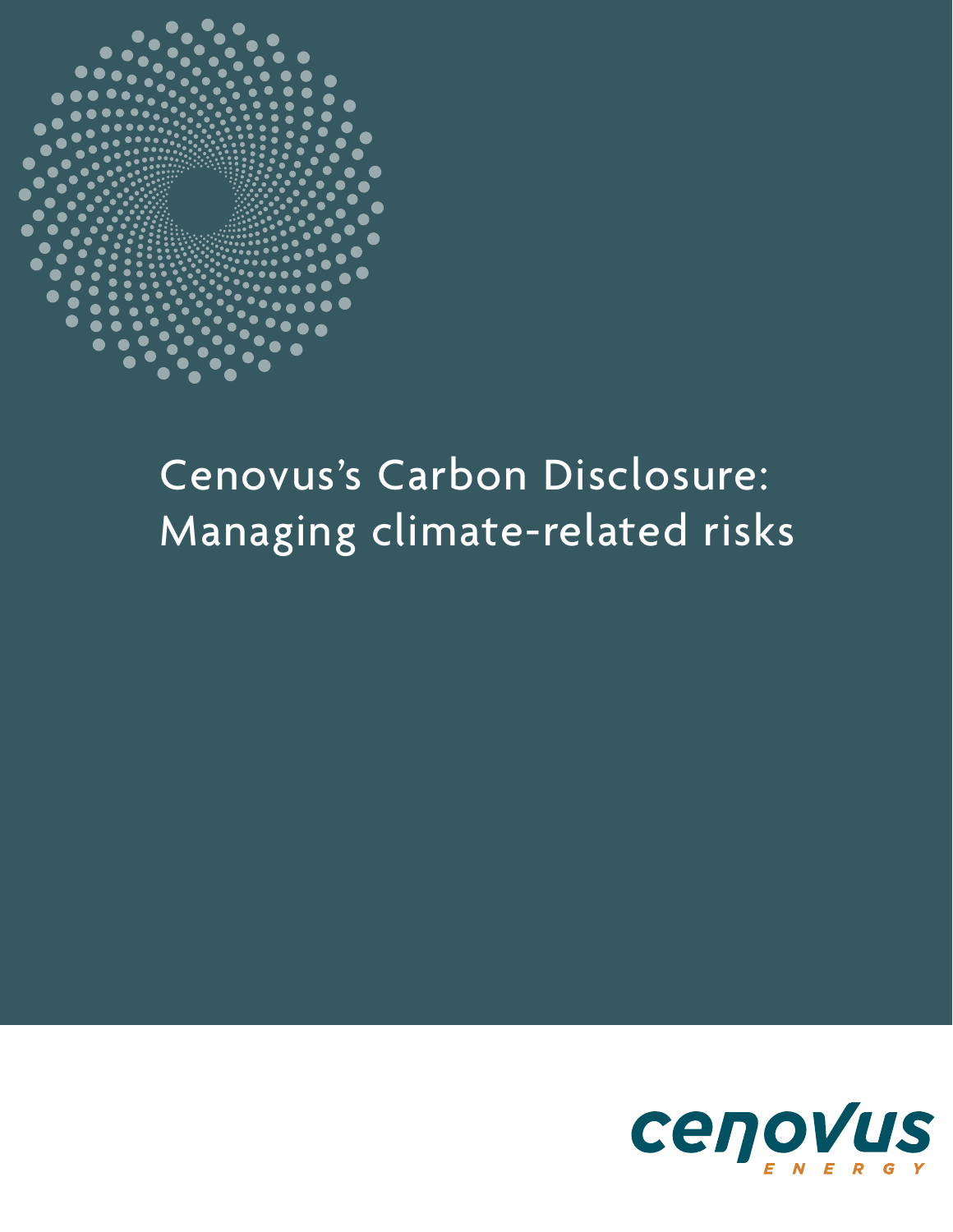## A MESSAGE FROM AL REID

EXECUTIVE VICE-PRESIDENT, STAKEHOLDER ENGAGEMENT, SAFETY, LEGAL & GENERAL COUNSEL

Cenovus has long recognized the need to assess and manage climate change related risks. We believe that thriving in a highly competitive, lower-carbon economy must be a priority for our industry and for Canada. That requires new solutions to solve the emissions and energy demand challenges our world faces. And it requires engagement in constructive discussions to support the development of effective policies and the advancement of technologies to reduce emissions.

Canada's oil and gas industry has a demonstrated track record of adapting and thriving in an ever-changing policy environment. Cenovus continues to support the goals of Alberta's Climate Leadership Plan, which was designed to position Canada as a world leader in responsible oil production while also helping to ensure industry competitiveness. Our support for these measures shows the government and the public we are serious about reducing greenhouse gas (GHG) emissions. We believe our industry's continued focus on technology development and collaboration will help find solutions to address the GHG emissions challenge of the production and use of oil and gas so our products can continue to play an important role in a lower-carbon future.

At Cenovus, we recognize operating in an ethical and environmentally, socially and fiscally responsible manner is important to the long-term sustainability of our business. We believe our company is wellpositioned to thrive in a lower-carbon future. We have a portfolio of top-tier assets with a long average estimated reserve life, and a track record of industry-leading environmental performance. We have a robust approach to risk management. We regularly evaluate the risks, including carbon policy risks, to our business and operations. We deploy capital with a view to financial resilience under a range of future outlook scenarios. We are investing in technology to further enhance our position on both carbon and cost leadership. And we are advocating for efficient energy policy that strikes the right balance between protecting the environment, providing economic benefit to all Canadians, and delivering energy the world needs. These are the building blocks that help position us for long-term value creation in a lower-carbon future.

The format of this report follows the recommendations of the Financial Stability Board's Task Force on Climate-Related Financial Disclosures. In this report, you'll read about Cenovus's perspective on the global transition to a lower-carbon economy, governance and climate change related risks, and opportunities to advance our strategy in a lower-carbon future. Through our assessment, we believe our long-term strategy reflects our focus on creating a business that remains sustainable and financially resilient in a lower-carbon world to the benefit of our shareholders and other stakeholders.

# **CONTENTS**

| A MESSAGE FROM AL REID                                              | $\overline{\phantom{a}}$ |
|---------------------------------------------------------------------|--------------------------|
| OUR PERSPECTIVE ON ENERGY FUNDAMENTALS AND CLIMATE POLICY           | $\overline{3}$           |
|                                                                     |                          |
|                                                                     |                          |
|                                                                     |                          |
| OUR PERSPECTIVE ON CLIMATE-RELATED GOVERNANCE AND RISK MANAGEMENT 4 |                          |
|                                                                     |                          |
|                                                                     |                          |
|                                                                     |                          |
| ADVANCING OUR STRATEGY IN A LOWER-CARBON FUTURE                     | 5                        |
|                                                                     |                          |
|                                                                     |                          |
|                                                                     |                          |
| <b>OUR CLIMATE METRICS AND TARGETS</b>                              | $\overline{1}$           |
|                                                                     |                          |
|                                                                     |                          |
| VOLUNTARY EMISSION REDUCTIONS <b>SECURE 2018</b>                    |                          |
| <b>FUTURE REPORTING</b>                                             | 8                        |

### Al Reid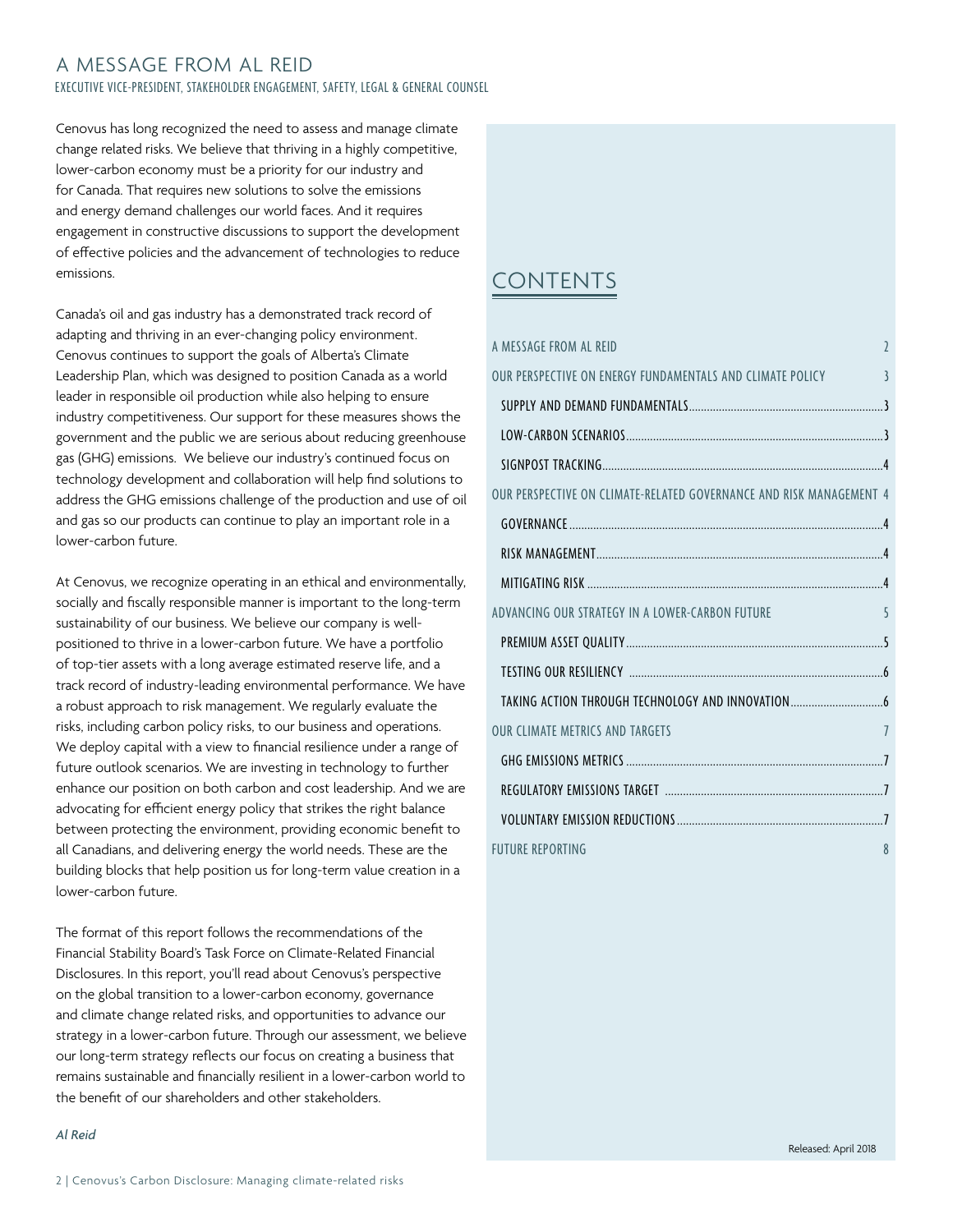# <span id="page-2-0"></span>OUR PERSPECTIVE ON ENERGY FUNDAMENTALS AND CLIMATE POLICY

### Supply and demand fundamentals

Various international energy companies, government bodies, and intergovernmental organizations have released long-term supply and demand outlooks which help project the future energy landscape. These third-party scenarios draw similar conclusions, such as:

- 1. Energy demand is expected to grow well into the future. Much of this growth will be concentrated in emerging markets, especially in China and India, as improving living standards and rapidly growing economies drive energy consumption in those regions.
- 2. Oil will remain a significant part of energy supply growth.
- 3. There will be aggressive growth in demand for natural gas and renewables due to increasing environmental constraints, with this growth largely resulting in a shift away from coal.

Third-party forecasts site numerous risks in their respective outlooks, which could potentially alter base-case conclusions. For example, under some scenarios, stringent environmental legislation combined with accelerated advancements in technology and energy efficiencies could result in peak oil demand sooner than currently expected. Given that forecasted policy assumptions vary widely between scenarios, Cenovus believes that disclosure of climate-related financial metrics are not useful to investors until consistent standards, assumptions and guidance are developed for scenario analysis.

### Electric vehicles and oil demand

We monitor the potential impact of disruptive technologies, such as electric vehicles (EVs), that have the potential to displace hydrocarbon demand. While there have been significant advancements in EV technology and battery costs, a recent [IEA study](https://www.iea.org/publications/freepublications/publication/GlobalEVOutlook2017.pdf) concludes that EV technology remains at an early deployment stage, with mass market adoption projected to be about 10 to 20 years away. According to a recent **Bloomberg New** [Energy Finance forecast](https://about.bnef.com/blog/electric-vehicles-accelerate-54-new-car-sales-2040/), EVs will only displace eight million barrels of transport fuel per day by 2040. Even with the displacement of oil from increasing sales of EVs, most major forecasts project 105 to 120 million barrels per day in global liquids demand by 2040.

### Low-carbon scenarios

Cenovus's view is most aligned with the International Energy Agency's [\(IEA\) World Economic Outlook \(WEO\)](https://www.iea.org/weo/weomodel/) New Policies Scenario, where nations make efforts toward their climate targets while global oil demand continues to grow out to 2040 (see Figure 1).

### IEA WEO NEW POLICIES SCENARIO



*Figure 1 –* Under the IEA WEO New Policies Scenario, oil is expected serve a significant portion of global energy demand well into the future.

Source: Based on IEA data from World Energy Outlook 2017 © OECD/IEA 2017, [www.iea.org/statistics](http://www.iea.org/statistics), License: www.iea.og/t&c; as modified by Cenovus Energy Inc.

The IEA's WEO Sustainable Development Scenario is a more stringent low-carbon scenario where global temperatures are not expected to exceed two degrees Celsius. Under this scenario, global oil demand is expected to decline moderately out to 2040, but will still meet a significant portion of global energy demand (see Figure 2).

### IEA WEO SUSTAINABLE DEVELOPMENT SCENARIO



*Figure 2 –* The IEA WEO Sustainable Development Scenario takes a more aggressive approach with the implementation of renewables and climate policies, yet oil is still expected to play a large role well into the future.

Source: Based on IEA data from World Energy Outlook 2017 © OECD/IEA 2017, [www.iea.org/statistics](http://www.iea.org/statistics), License: www.iea.og/t&c; as modified by Cenovus Energy Inc.

Ultimately, under any IEA WEO scenario, a significant amount of new oil development is still expected to be required in the future to offset the natural decline rates of existing production around the world (see Figure 3).



*Figure 3 -* Even under a climate policy scenario where the world moves to aggressively reduce GHG emissions, significant volumes of new oil will still need to be found and developed into the future due to natural decline rates.

Source: Liquids production based on internal analysis by Cenovus Energy Inc. assuming a five percent global decline rate; Liquids demand based on IEA data from World Energy Outlook 2017 © OECD/IEA 2017, www.iea [statistics](http://www.iea.org/statistics), License: www.iea.og/t&c; as modified by Cenovus Energy Inc.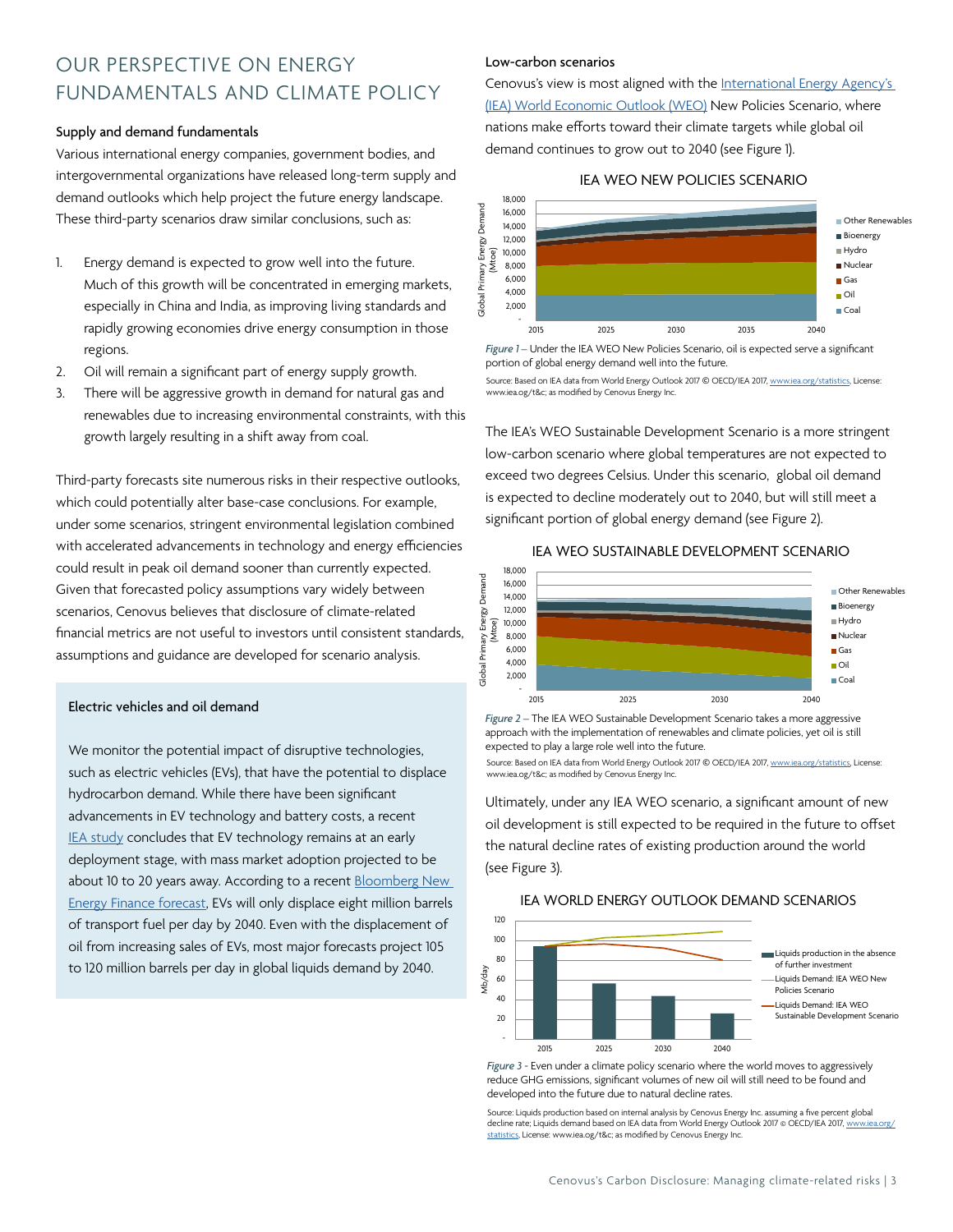### <span id="page-3-0"></span>Signpost tracking

We continue to update and refine our perspective based on our assessment of the overall business, policy, economic, social and technology environment, including the financial implications of climate-related risks. One of the ways we assess future risks to Cenovus is through ongoing monitoring of signposts that are relevant to maintaining our competitiveness under a future lower-carbon scenario. Such signposts include: improved energy efficiencies, disruptive technologies, changes in supply or consumption and consumer behavior. Since commodity price risk is inherently linked to advancements in alternative energy technologies, Cenovus assesses technology signposts including, but not limited to, electric vehicle technology cost and demand, internal combustion engine efficiencies, and drilling and technology improvements.

### Our view on carbon pricing

Cenovus is supportive of a broad-based and globally consistent price on carbon, with a portion of those revenues going to advance carbon-reduction technologies. We believe an international carbon price is the most fair and equitable way to ensure a global transition to a lower-carbon future. Carbon pricing, applied equally across all jurisdictions, will help avoid "emissions leakage" of energy-intensive activities to jurisdictions with less stringent GHG policy. It also allows emission-reduction activities to be deployed to where they occur most efficiently on a dollar per tonne basis. In the future, we anticipate the majority of regulations impacting our operations will be designed in a way that strikes a balance between improving environmental performance and maintaining the economic competitiveness of energy-intensive and trade-exposed sectors.

# OUR PERSPECTIVE ON CLIMATE-RELATED GOVERNANCE AND RISK MANAGEMENT

### Governance

Strong corporate governance sets the foundation for our strategy to remain financially resilient over the long-term.

The Safety, Environment and Responsibility (SER) Committee of the Board oversees and reviews matters relating to our Corporate Responsibility Policy which includes safety, social, environmental, economic, business conduct and ethical considerations.

To ensure our Board members are effective in their roles as stewards of Cenovus, it's critical they understand how climate change related risks relate to our company, the industry and our regulatory environment.

As part of its governance role, the Board receives regular briefings that address emerging policy risk, regulatory performance and related topics, including climate change related risks.

For more information, please read the corporate governance section of our [Corporate Responsibly Report](http://www.cenovus.com/reports/2016/governance) and our Management [Information Circular.](https://www.cenovus.com/invest/docs/2018/proxy-circular.pdf)

### Risk management

Cenovus is exposed to a number of risks through the pursuit of our strategic objectives. Some of these risks impact the oil and gas industry as a whole and others are unique to our company. Failure to manage significant risks to our business, including those related to GHG emissions, could have a material adverse effect on our reputation, financial condition, results of operations and cash flows.

Cenovus's approach to risk management includes the Board-approved Enterprise Risk Management (ERM) Policy, a risk management framework and related risk management processes designed to help ensure compliance with the ERM Policy. It also includes an annual review of Cenovus's principal and emerging risks, an analysis of the severity and likelihood of each principal risk, consideration of the company's current mitigation strategy and an evaluation of whether additional mitigation or treatment of the risk is required. In addition, Cenovus monitors its risk profile and provides the Board with quarterly updates.

### Mitigating risk

Our ERM program drives the identification, measurement, prioritization and management of risk across Cenovus. Effective risk management is expected to help us maintain financial resilience in a lower-carbon economy. While various climate-related risks are discussed below, we believe that discussion of climate-related risks should not be taken in isolation, but within the context of all other significant risk factors. For more information on Cenovus's approach to risk management and a discussion of the significant financial, operational and regulatory risks relating to Cenovus, see our [Management's Discussion and Analysis.](https://www.cenovus.com/invest/docs/2017/2017-managements-discussion-analysis.pdf)

*Commodity prices –* Under certain aggressive low-carbon scenarios, the potential for demand erosion for crude oil and natural gas may contribute to commodity price fluctuations. Crude oil and natural gas prices are also impacted by a number of other factors, including: global and regional supply and demand and economic conditions, the actions of the Organization of the Petroleum Exporting Countries (OPEC), government regulation, political stability, transportation constraints, weather conditions and the availability of alternative fuels. All of these factors are beyond our control and can result in a high degree of price volatility which may affect revenues generated from the sale of our products. Our financial performance is also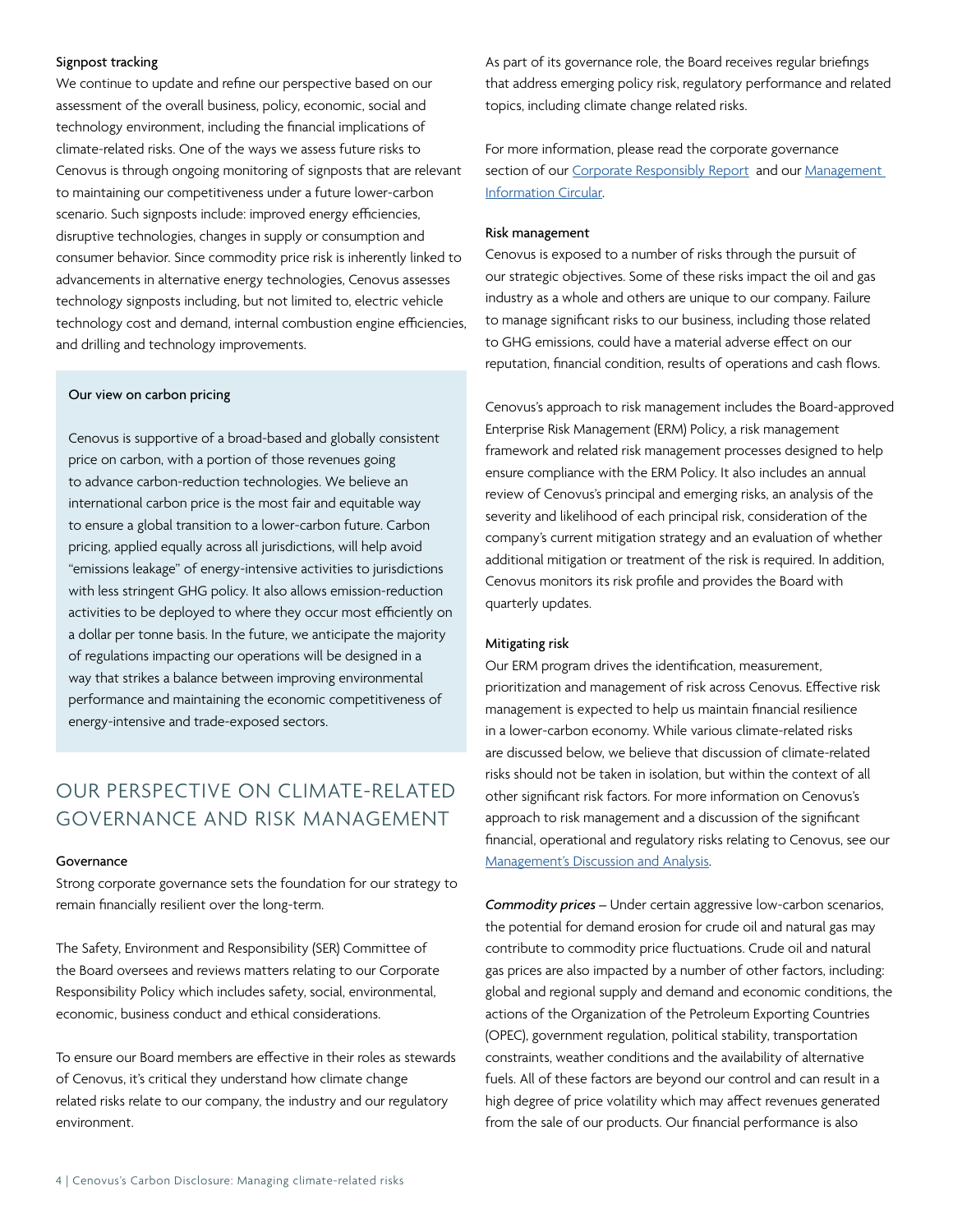<span id="page-4-0"></span>affected by price differentials related to the quality and distance from major markets of our upstream production compared with the quality and location of products used to determine benchmark commodity prices quoted on financial exchanges. One of the methods we use to understand the impact of commodity price risk is to stress-test our corporate strategy against a variety of commodity price forecasts, including those that are more conservative than the IEA's WEO Sustainable Development Scenario.

*Market access –* Opposition to new and expanded pipeline projects is influenced by public perception, including concerns regarding GHG emissions associated with upstream hydrocarbon development and end-use combustion of fuels. The majority of our oil and natural gas production is transported to market by pipelines. Disruptions in, or restricted availability of, pipeline, rail or marine services could adversely affect our crude oil and natural gas sales, projected production growth, refining operations and cash flows. Insufficient transportation capacity for our production may impact our ability to efficiently access end markets and negatively impact our financial performance by way of higher transportation costs, wider price differentials, lower sales prices at specific locations or for specific grades of crude oil, and, in certain situations, shut-in production.

In order to mitigate market access risk, we are supportive of new pipelines and pipeline expansion projects. We also operate the Bruderheim oil-by-rail terminal which provides long-term optionality in the case of pipeline constraints as well as access to niche markets where we expect we can receive higher prices for our product. Further, our refining assets help to mitigate some of our exposure to wider light-heavy differentials that may arise due to market access constraints.

*GHG regulations and compliance –* Various federal, provincial and U.S. state governments have announced intentions to regulate GHG emissions. Some of these regulations are in effect while others remain in various phases of review, discussion or implementation. Adverse impacts to our business as a result of comprehensive GHG legislation and regulations may include: increased compliance costs, permitting delays and substantial costs to generate or purchase emission credits or allowances, all of which may increase operating expenses and reduce demand for crude oil and certain refined products.

While Cenovus's operations are subject to carbon pricing in the provinces where we operate, our assets remain competitive. Under the Alberta Climate Leadership Plan (CLP), Cenovus's oil sands and Deep Basin operations are subject to the carbon pricing regime for large industrial emitters. Our Deep Basin oil and natural gas operations in British Columbia are subject to a carbon tax. Cenovus expects Alberta and British Columbia's provincial carbon pricing to meet or

exceed the Canadian federal government's backstop national carbon pricing regime whereby emissions costs will increase to \$40 per tonne in 2021 and \$50 per tonne in 2022. In addition to GHG emissions pricing, provincial and federal governments are expected to finalize measures to reduce methane emissions from oil and gas activities by 45 percent by 2025.

Under the Alberta CLP, the province has also committed to limiting oil sands emissions to a province-wide total of 100 megatonnes per year. Cenovus does not expect the emissions limit will impede our ability to obtain the necessary environmental and regulatory approvals for new oil sands development, as we have over 800,000 barrels per day of regulatory-approved oil sands production capacity including the current 390,000 barrels per day of installed capacity. Further, we do not expect the emissions limit will impede the continued operation of our existing oil sands projects given our best-in-class reservoir and emissions performance.

# ADVANCING OUR STRATEGY IN A LOWER-CARBON FUTURE

In addition to managing climate-related risk through our enterprise risk management framework, Cenovus is also advancing a strategy which leverages our premium asset quality. Advancing our strategy, along with technology and innovation, will position us to thrive in a lower-carbon future. We believe low-cost producers are best positioned to not only absorb carbon compliance costs, but also compete with global producers to supply the world's future hydrocarbon demands.

### Premium asset quality

Cenovus has a deep portfolio of premium-quality oil sands, natural gas and natural gas liquids assets that we believe provide us with significant cost and environmental performance advantages. Our in situ oil sands projects and Deep Basin assets in Western Canada offer long and short-cycle opportunities that provide the capital investment flexibility to position us to deliver value growth at various points of the price cycle. In addition to our exploration and production assets, we have complementary interests in refineries and product transportation infrastructure. Our integrated business approach helps provide stability to our cash flow and maximize value for the oil and natural gas we produce.

Cenovus's oil sands assets have industry-leading emissions performance (see Figure 4) and are comparable to other forms of crude produced globally. Since 2004, we have been able to reduce our emissions intensity by over 30 percent, and our direct oil sands GHG emissions intensity is 45 percent below industry average. Cenovus's oil sands production has an emissions intensity that is less than the average barrel of oil refined in the U.S.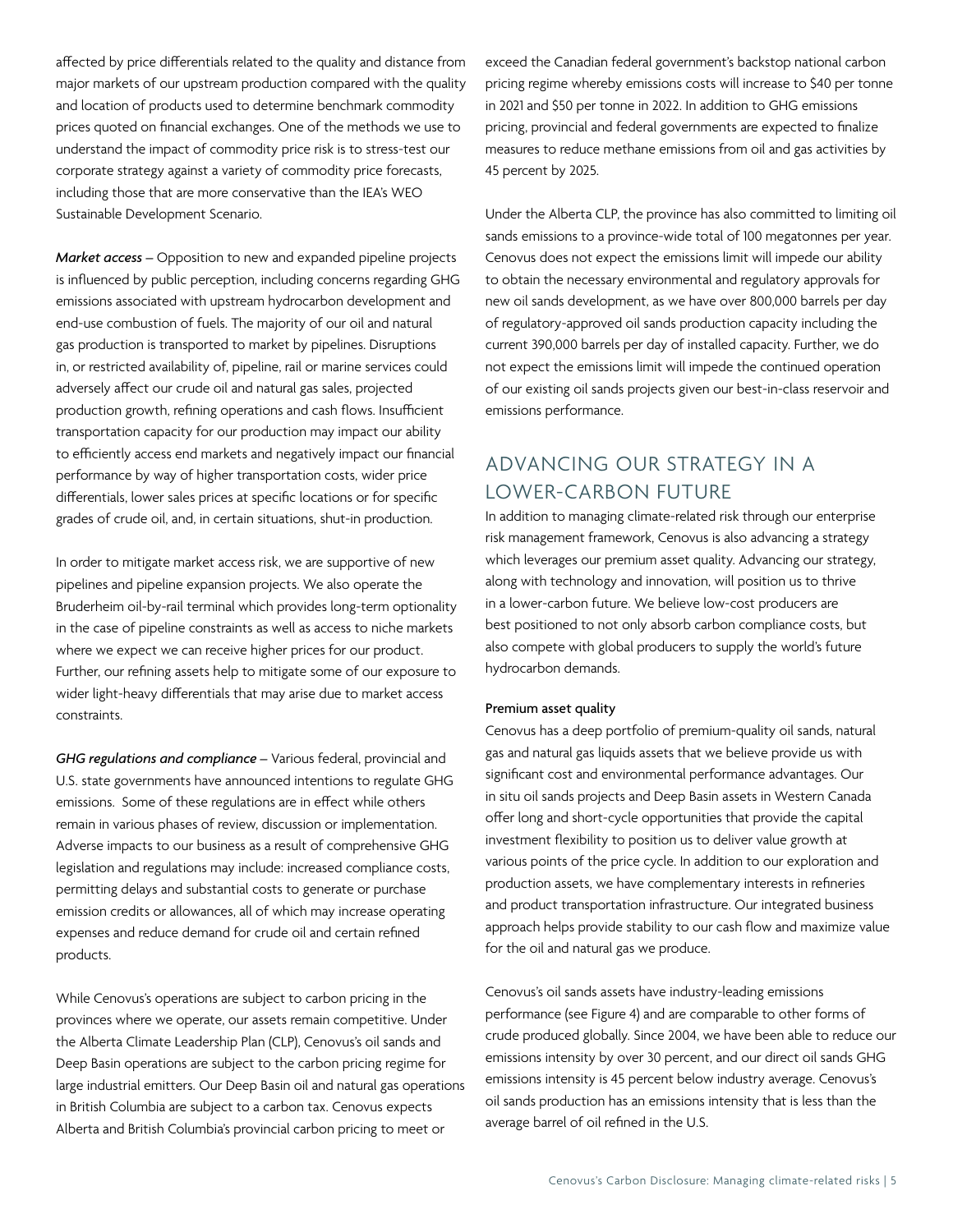### <span id="page-5-0"></span>REINFORCING OUR POSITION AS A LEADER IN STEAM-ASSISTED GRAVITY DRAINAGE



*Figure 4 -* Cenovus is best positioned in the in situ oil sands sector to deliver low-emissions projects given our low steam-to-oil ratio.

Our crude oil and natural gas assets in the Deep Basin demonstrate a competitive level of carbon performance, when compared to available benchmarking data.

Cenovus maintains a portfolio approach in making risk-based capital allocation decisions. Carbon intensity, potential changes in carbon prices and the regulatory environment may impact our future portfolio decisions.

### Testing our resiliency

Cenovus believes that GHG regulations and the cost of carbon at various price levels can be adequately accounted for as part of the business planning process. To mitigate uncertainty surrounding future emissions regulation, the Cenovus Leadership Team and Board regularly evaluate our development plans under a range of carbonconstrained scenarios.

Maintaining industry-leading operating costs is expected to be vital to remaining competitive in the global market under aggressive lowcarbon policy scenarios where carbon compliance costs are higher. With our best-in-class steam-to-oil ratios ([SORs](https://www.cenovus.com/news/glossary.html#sor)), we expect to have among the lowest emissions compliance costs among in situ operators in the oil sands industry. A low SOR also means lower capital and operating costs, lower energy usage, a smaller surface footprint and less water usage. Our low SOR, along with our continued efforts to reduce production costs, helps position Cenovus to remain competitive under a variety of scenarios, including ones where carbon pricing regulations are introduced to aggressively reduce GHG emissions.

For more information on Cenovus's investment portfolio see our [Management's Discussion and Analysis](https://www.cenovus.com/invest/docs/2017/2017-managements-discussion-analysis.pdf) and our [corporate](http://www.cenovus.com/invest/docs/corporate-update.pdf)  [presentation.](http://www.cenovus.com/invest/docs/corporate-update.pdf)

### Incorporating a price on carbon

At our oil sands facilities, we are subject to carbon pricing on the portion of our emissions that exceeds industry-wide benchmarks. We have a strong economic incentive to reduce every tonne of carbon dioxide equivalent (CO<sub>2</sub>e). When we consider investments in GHG emissions reduction technology, we make investments based on the marginal carbon price. The marginal price is equal to the regulated carbon price which is currently \$30 per tonne CO<sub>2</sub>e across most of our operations. The regulated price is expected to increase to \$50 per tonne CO<sub>2</sub>e by 2022, further incenting investment in emissions mitigation technology.

### Taking action through technology and innovation

Technology and innovation are more critical to our success than ever before. Over the past few years, low crude oil and natural gas prices have persisted, while the world has increasingly turned its attention to climate change and reducing GHG emissions. Recognizing that financial performance is critical to corporate resiliency in a future that may be characterized by lower commodity prices and higher carbon prices, we have responded to this dual challenge by working to significantly reduce both our cost structure and emissions intensity at our operations.

In the near term, we have been working on advancing solventaided processes at our oil sands operations and focusing on energy efficiency across our portfolio to help us further reduce our GHG emissions intensity while reducing our per-barrel operating costs. We also recognize that collaboration is essential to drive industry-wide change and help solve the emissions challenge. We work with other companies, industry groups, policy leaders and academia to address these challenges together. Cenovus is driving towards a new model of innovation through our involvement in initiatives such as Canada's Oil Sands Innovation Alliance ([COSIA\)](https://wwwcvetqa.cenovus.com/technology/cosia.html), [Evok Innovations](https://wwwcvetqa.cenovus.com/technology/evok-innovations.html) and the [NRG](https://wwwcvetqa.cenovus.com/technology/cosia-nrg-carbon-xprize.html)  [COSIA Carbon XPRIZE.](https://wwwcvetqa.cenovus.com/technology/cosia-nrg-carbon-xprize.html) For more information, see the innovation section of our [2016 Corporate Responsibly Report](http://www.cenovus.com/reports/2016/innovation/collaborating-to-improve-our-industry.html).

### Cleantech investments

The oil sands industry is one of the largest potential markets in the world for clean-energy technology. Many of the clean-energy technologies that our industry is investing in are expected to have global applications with potential to address environmental challenges in other industries e.g. [Saltworks](https://www.cenovus.com/technology/saltworks.html), NRG Carbon COSIA XPRIZE. Cenovus has a strong track record of investing in cleantech, including through Evok Innovations, a \$100 million cleantech fund in partnership with Suncor Energy and the BC Cleantech CEO Alliance.

Note: Production data and steam-to-oil ratio based on Alberta Energy Regulator data as of December 2017. Portfolio-weighted SOR is calculated based on project operator and is a measure of current project efficiency. Peers include Athabasca Oil Corp., ConocoPhillips, Canadian Natural Resources Ltd., Chinese National Offshore Oil Corporation, Devon Energy Corp., Husky Energy Inc., Imperial Oil Ltd., MEG Energy, Pacific Gas & Electric Corporation and Suncor Energy.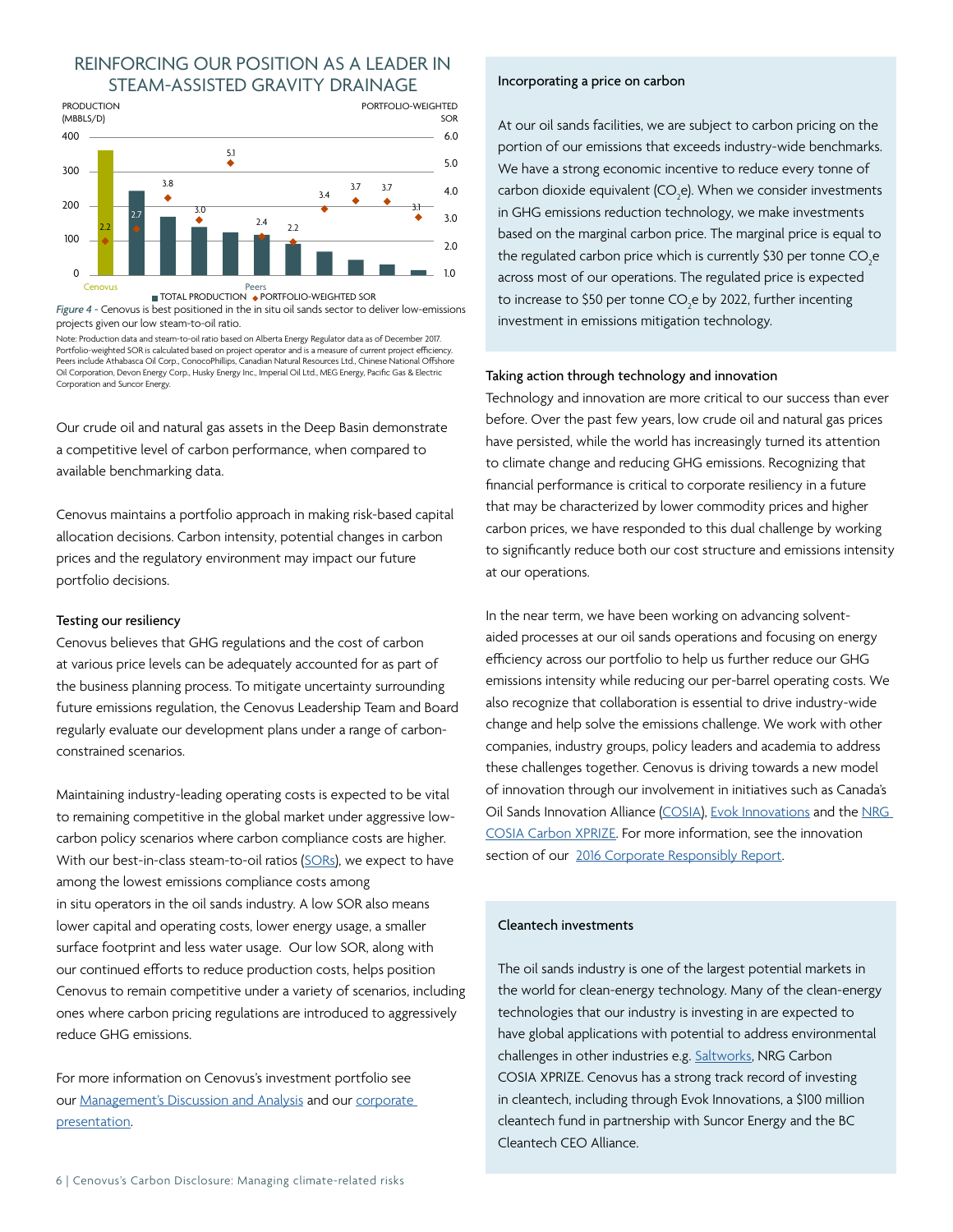### <span id="page-6-0"></span>OUR CLIMATE METRICS AND TARGETS

### GHG emissions metrics

We track both direct and indirect GHG emissions on an absolute and intensity basis (see Figure 5). We also track methane emissions (see Figure 6), energy use and a number of metrics related to innovation and efficiency.

DIRECT GHG EMISSIONS 7,000 6,540 5,945 6,000 5,564 5,431 4,657 4,950 (ilotonnes CO<sub>2</sub>E 4,381 4,689 Kilotonnes  $\mathsf{CO}_2\mathsf{E}$ 5,000 4,000 3,618 3,156 3,000 2,000 1,000  $\overline{0}$ 2012 2013 2014 2015 2016 COMPANY WIDE OIL SANDS

### DIRECT GHG EMISSIONS INTENSITY - OIL SANDS



*Figure 5 –* While direct GHG emissions have increased with production on an absolute basis, we continue to work on technologies that will result in reductions in GHG emissions intensity from our upstream oil and natural gas operations.

Note: This data includes conventional assets that have since been divested but does not include the Deep Basin conventional assets we acquired in 2017.

Our company-wide GHG emissions intensity increased in 2016 primarily due to two factors. First, our oil sands production increased both on an absolute basis and on a relative basis compared to our conventional oil and gas production, which is less carbon intensive. Second, the SOR at our oil sands operations was higher than normal due to the start-up of new phases at Foster Creek and Christina Lake.

#### Regulatory emissions target

Recognizing that over 80 percent of the emissions from Cenovus's operations in 2016 were directly exposed to a price on carbon, we have a strong economic incentive to reduce our GHG emissions. We have consistently outperformed our regulatory emissions requirements under Alberta's Specified Gas Emitters Regulation across our Foster Creek and Christina Lake oil sands operations. We are also preparing to meet a new target to [reduce methane emissions](http://www.cenovus.com/responsibility/environment/climate-change.html) from our oil and gas production by 45 percent by 2025.

#### METHANE EMISSIONS AND INTENSITY - COMPANY WIDE



### METHANE EMISSIONS AND INTENSITY - OIL SANDS



*Figure 6 –* Cenovus has made significant progress in reducing methane emissions and intensity on a company-wide basis. We are looking for further opportunities to reduce methane emissions.

Note: This data includes conventional assets that have since been divested but does not include the Deep Basin conventional assets we acquired in 2017.

We also undertook efforts to improve tracking of estimated oil sands venting volumes using approved methodologies. We aim to improve our management of methane emissions through a variety of technologies and recovery systems we have installed across our oil sands operations.

#### Voluntary emission reductions

Beyond meeting our regulatory targets, we have taken a continuous improvement approach to further reducing our total upstream emissions. This is expected to help us reduce GHG compliance costs and fuel gas usage, while positioning us for more stringent GHG regulations in the future. Through our continuous improvement approach, we have reduced our per-barrel oil sands GHG emissions intensity by one-third since 2004 and continue to work on technologies that will reduce our total upstream emissions intensity further.

For more information on metrics please see the emissions, energy use and air quality section of our [2016 Corporate Responsibility Report](http://www.cenovus.com/reports/2016/environment/emissions-energy-use-and-air-quality.html) and associated [data table.](http://www.cenovus.com/reports/2016/docs/2016-data-table.pdf)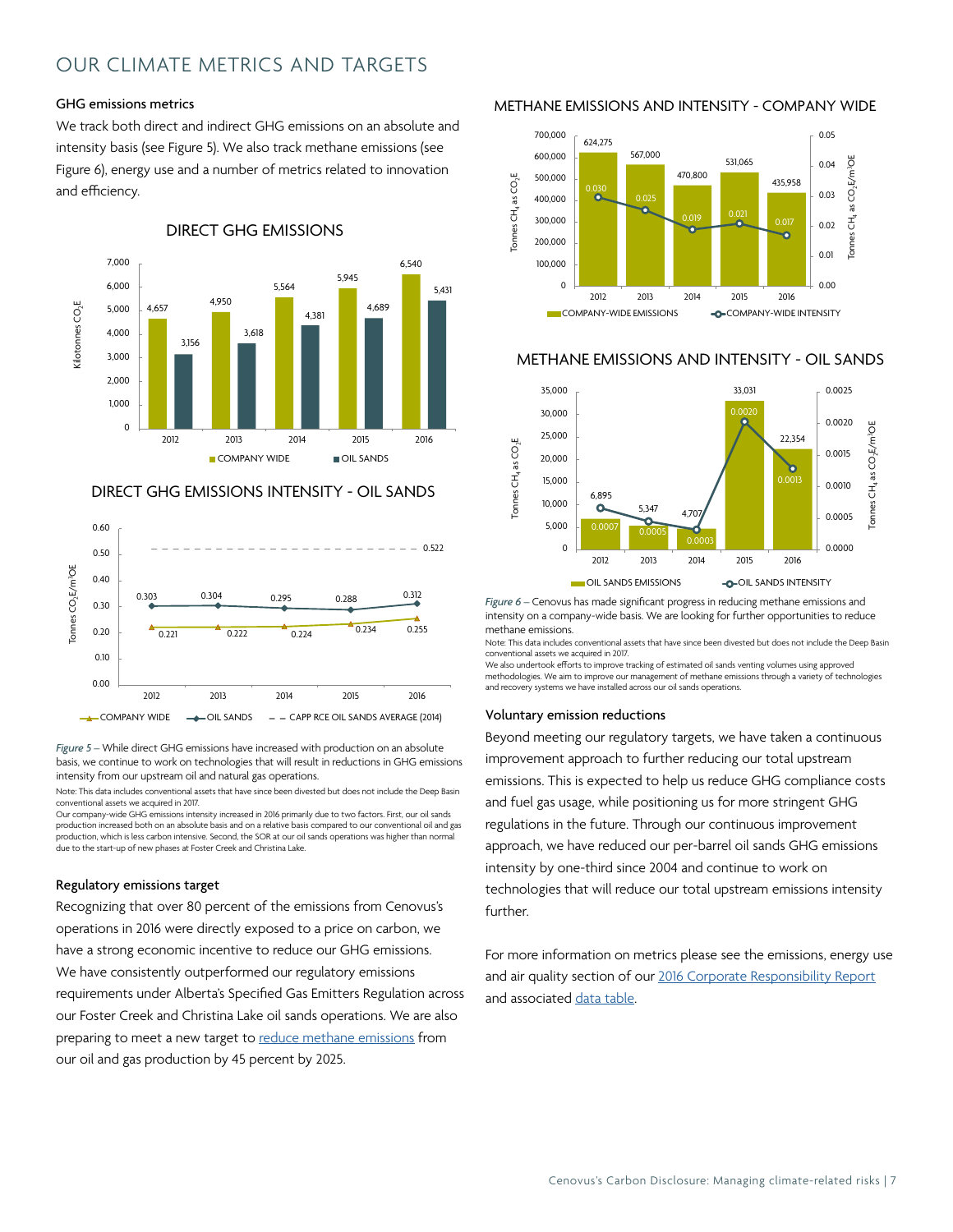### <span id="page-7-0"></span>Pricing mechanisms support deployment of emissions reduction technology

Since 2007, market-based pricing mechanisms have been used in Alberta to support the development and deployment of emissions reduction technology. We earn Emission Performance Credits, which are used to reduce compliance costs, at our oil sands operations as a result of technology and process improvements we have made over time. At our Deep Basin oil and natural gas operations we have generated offset credits from energy efficiency technologies deployed at compressor stations. We have also been awarded funding under Emissions Reduction Alberta to support deployment of energy efficiency, methane abatement and carbon capture projects. This funding not only helps us to deploy novel emissions reduction technologies but also reduces future GHG compliance costs.

### FUTURE REPORTING

Climate disclosure is a rapidly evolving field with a number of bodies providing advice on the subject. We will continue to investigate evolving and maturing best practices to guide the core elements of Cenovus's future climate-related disclosure. As relevant climaterelated metrics and disclosure practices are identified and developed, they may be incorporated into our future reporting.

We plan to provide ongoing disclosure on how we are assessing and working to ensure our long-term resilience in a lower-carbon future through our annual corporate responsibility report, beginning with the 2018 report. Through that report, we plan to continue to disclose emissions metrics and performance. Future reporting on financial metrics and progress made against financial targets will continue to be included in relevant financial disclosures, such as our Annual Information Form, Management's Discussion and Analysis and corporate presentations.

### Advisories

All financial figures in this document are in Canadian dollars, unless otherwise noted.

Forward-Looking Information – This document contains certain forward-looking information and forward-looking statements (collectively referred to herein as "forward-looking statements") within the meaning of applicable Canadian and U.S. securities laws.

Forward-looking information in this document is identified by words such as "anticipate", "believe", "expect", "estimate", "plan", "forecast", "future", "target", "position", "project", "committed", "can be", "capacity", "could", "should", "focus", "on track", "outlook", "potential", "priority", "may", "strategy", "forward", "will", "upside", "aim", "implication", "commit", "commitment", "would", "intend", "confident", "poised" or similar expressions and includes suggestions of future outcomes, including statements about: the development of new technology by the oil and gas industry, either by individual companies or in collaboration, or by Cenovus to lower greenhouse gas emissions and costs; advancements in alternative energy technologies, including those related to electric vehicles; our ability to remain financially resilient, create value for shareholders and thrive in a lower-carbon future; the future demand for energy; demand for oil, natural gas, gasoline, diesel and other energy sources; decline rates for existing production of oil and gas; price fluctuations of oil and gas and fluctuations of key price differentials related to quality and distance from major markets; the sufficiency of pipeline and other transportation capacity for oil; laws and government policy, including those relating to climate change, and the impact thereof; effective risk management; Cenovus's ability to lower costs and the sustainability thereof; our ability to maintain low steam to oil ratios; and our ability to lower greenhouse gas emissions, including methane emissions, on both an absolute basis and in terms of intensity in our operations.

Forward-looking statements are based on Cenovus's current expectations, estimates, projections and assumptions that were made by the corporation in light of information available at the time the statement was made and consider Cenovus's experience and its perception of historical trends, including expectations and assumptions concerning: the accuracy of reserves and resources estimates; commodity prices; the performance of assets and equipment; capital efficiencies and cost savings, including the sustainability thereof; applicable laws and government policies, including royalty rates, and laws and policies relating to climate change; future production rates; the sufficiency of budgeted capital expenditures in carrying out planned activities; the availability and cost of labour and services; the receipt, in a timely manner, of regulatory approvals; assumptions relating to demand for oil, natural gas, gasoline, diesel and other energy sources; the development and performance of technology; assumptions relating to future energy use and consumption of oil and gas; and Cenovus's carbon price outlook.

Forward-looking statements are not guarantees of future performance and involve a number of risks and uncertainties, some that are common to the oil and gas industry and some that are unique to Cenovus. Cenovus's actual results may differ materially from those expressed or implied by its forward-looking statements, so readers are cautioned not to place undue reliance on them.

Readers are cautioned that the foregoing lists are not exhaustive and are made as at the date hereof. Events or circumstances could cause our actual results to differ materially from those estimated or projected and expressed in, or implied by, the forward-looking information. For a full discussion of Cenovus's material risk factors, see "Risk Management and Risk Factors" in our 2017 Annual Management's Discussion and Analysis available on SEDAR at sedar.com, on EDGAR at sec.gov and on Cenovus's website at cenovus.com.